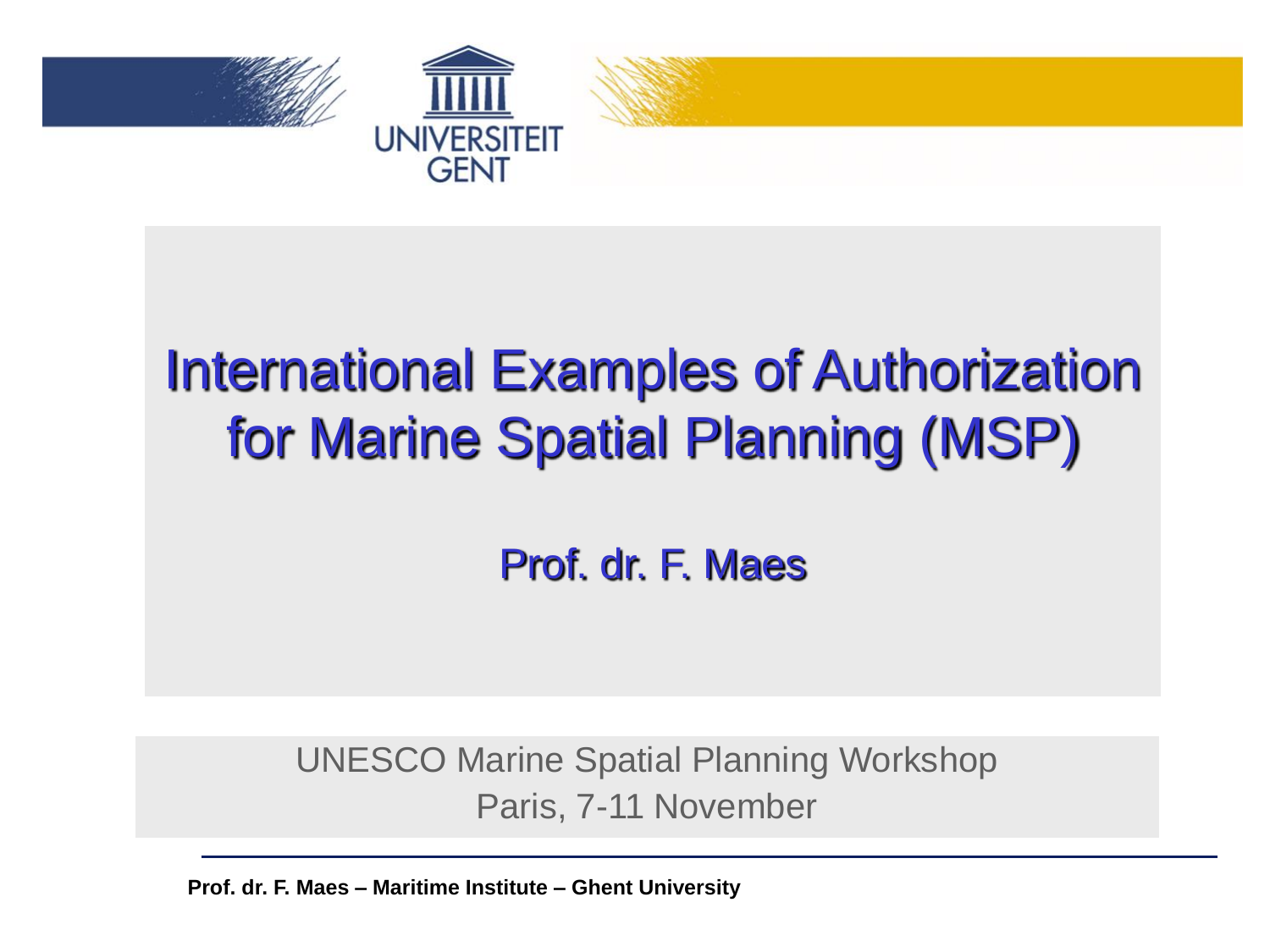

#### International authorization

- Shipping lanes: limited to one use, e.g. traffic separation schemes, areas to be avoided, … approval by **IMO**. Objectives: safety at sea and prevention of pollution from accidents

- Law of the Sea before 1982: exploitation of natural resources in territorial sea and non-living resources on the continental shelf & fishery zones. Planning = **economic driven**

- Environmental protection from 1972 on with focus on prevention and reduction of pollution from activities at sea: balance between economic exploitation & environmental protection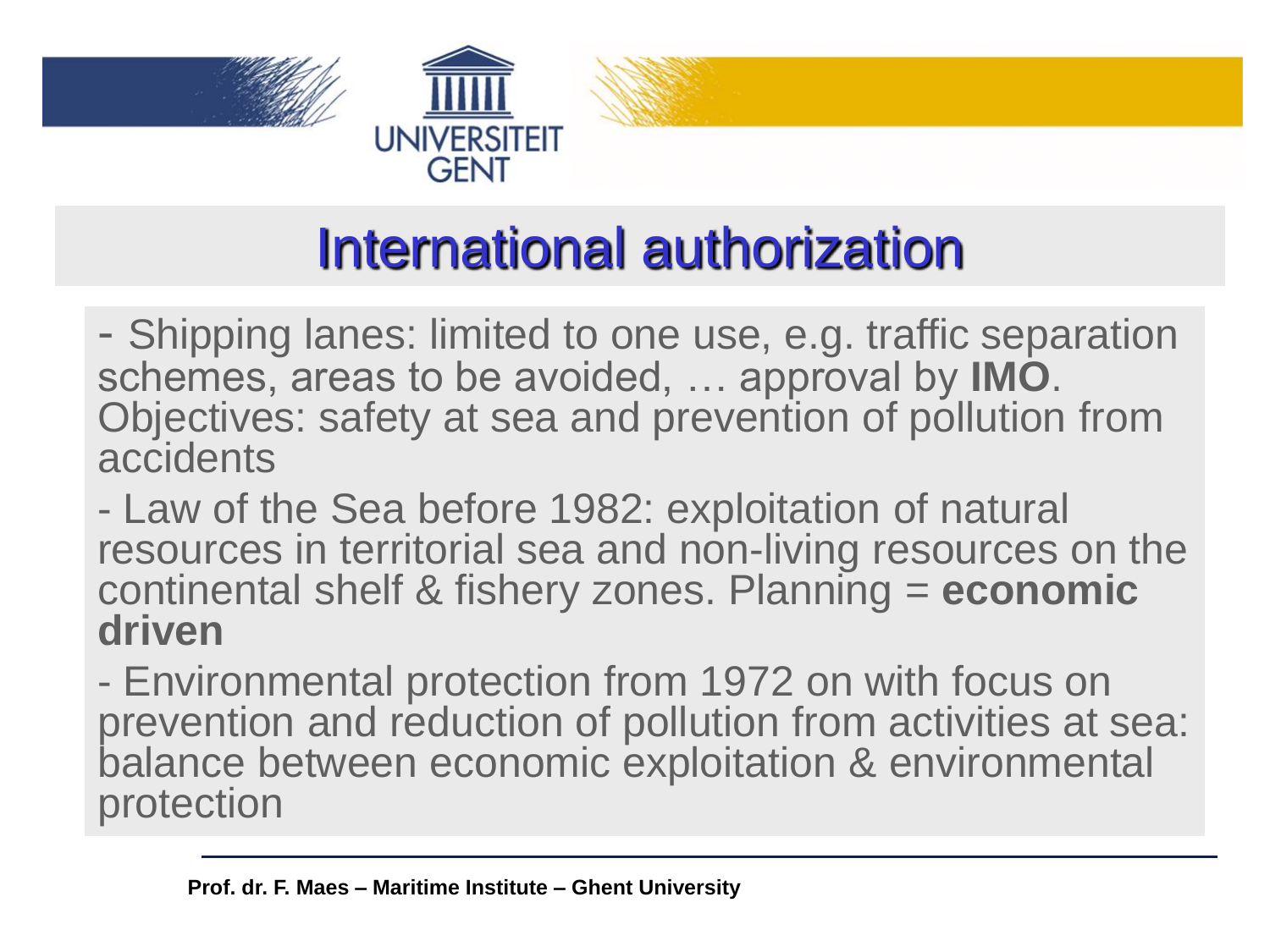



#### International authorization

- Law of the Sea Convention (1982): right for CS to regulate activities at sea – except shipping (e.g. art. 211 (6) LOSC – PSSA in EEZ, IMO approval ), taking into account the duty to protect the marine environment (not only prevention, but also nature protection + conservation) EEZ  $\longrightarrow$ : driving force for nat. authorization to regulate new uses in a multiple use context + improved protection of marine environment.

-Int. conventions (Ramsar, CBD, …) stimulate nature & species protection, habitat protect., and should ultimately lead to ecosystem protection: **environment driven**

\* NO MSP required (legally): MSP is left for national states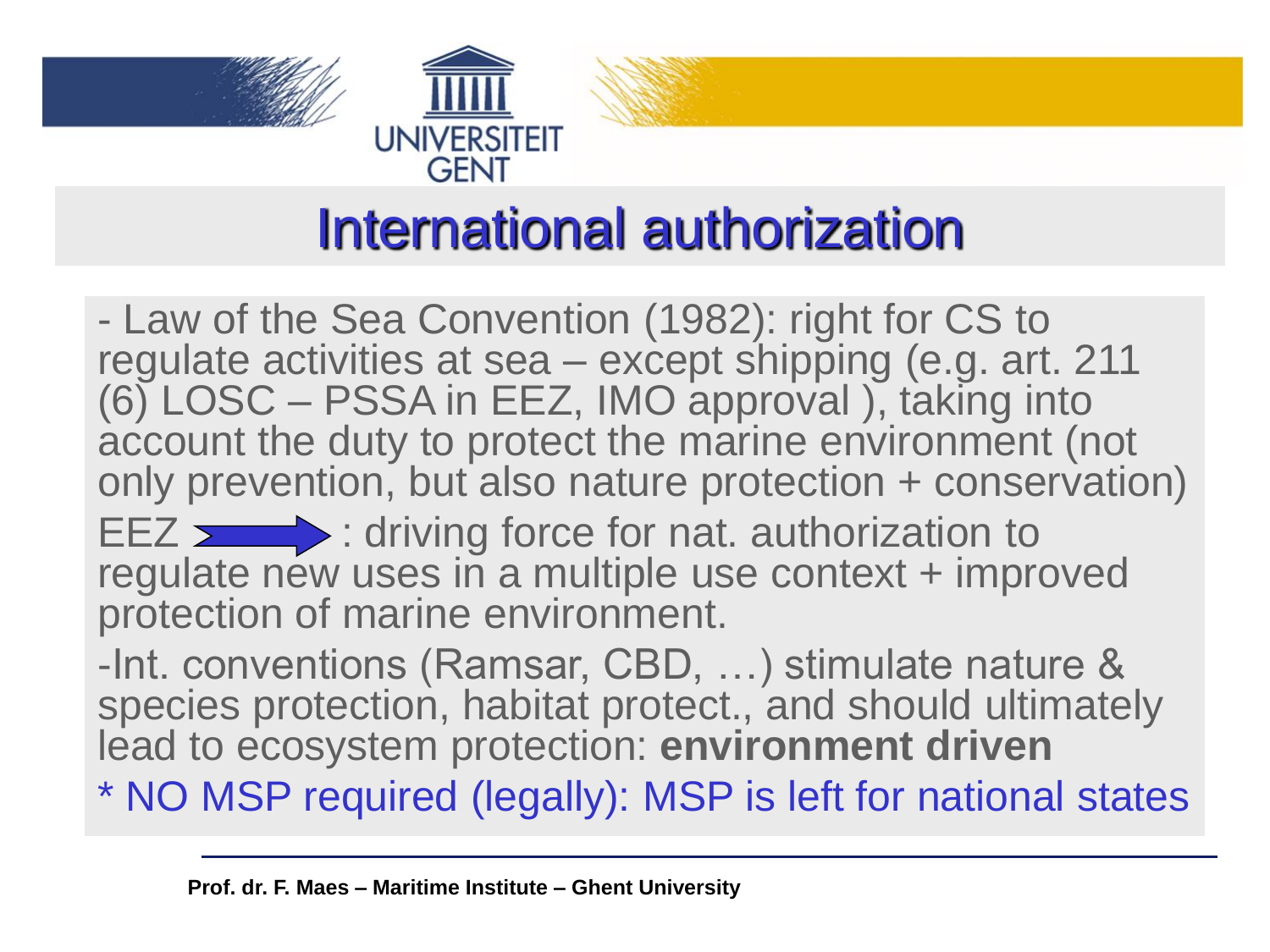



## Regional authorization

- EU: fisheries (authorization & implementation control ) - nature (Habitat-1992) and species (Birds-1979) protection (duty MS & EU implementation control) with effects for other users
- (European) regional seas: Baltic Sea, OSPAR region, .... in planning phase. At the moment NO regional authorization required (legal), however strong political focus on protection of ecosystems through planning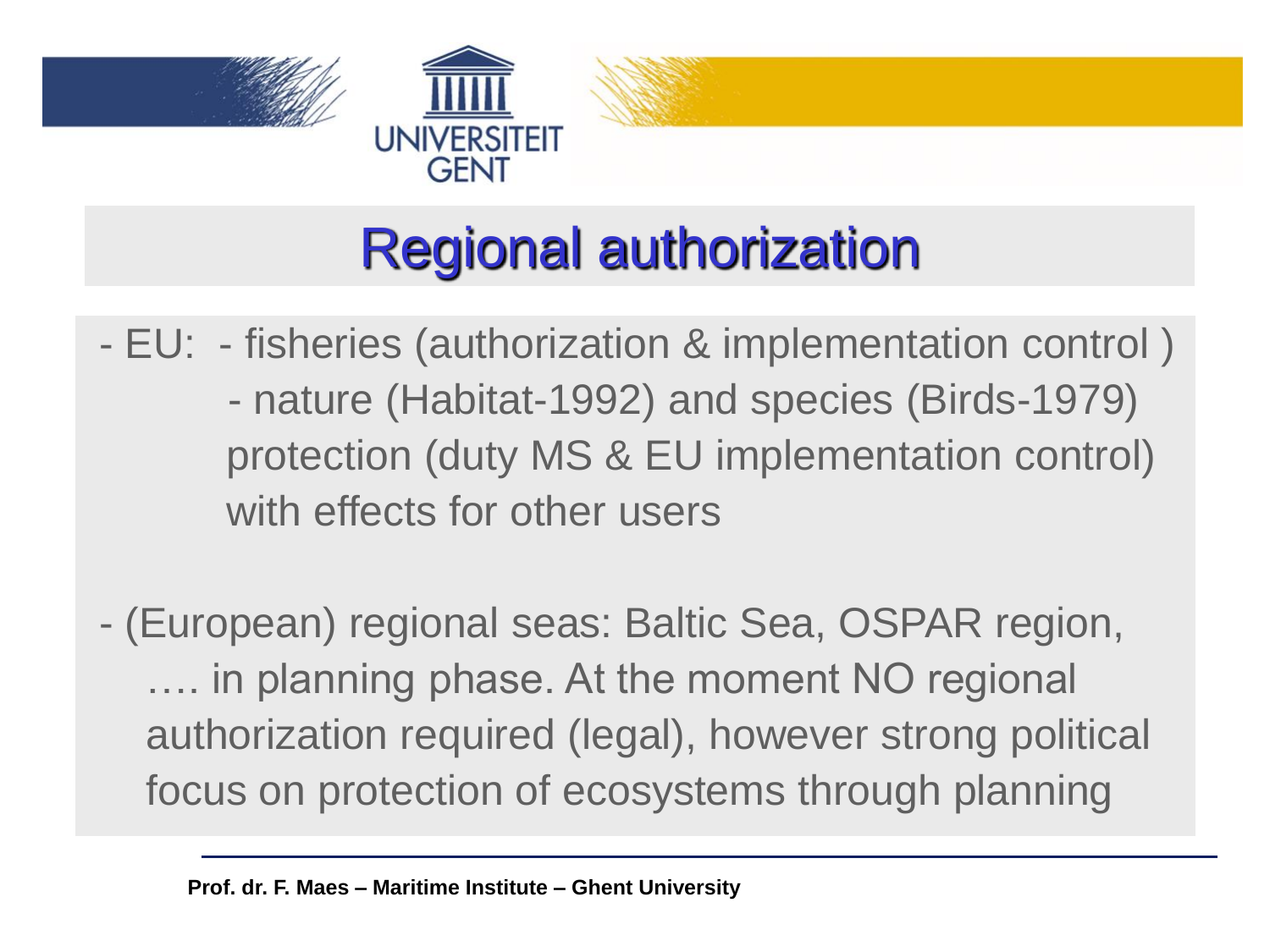

#### MSP based on national authorisation

- Initially focused on MPAs (Florida Keys, Great Barrier Reef, ….), although MPAs are still the main driving force for MSP today
- EU MS have to identify SPAs & SACs at sea + provide sufficient protection (legal obligation)  $\equiv$ Natura 2000 Networks
- Spatial planning as part of ICZM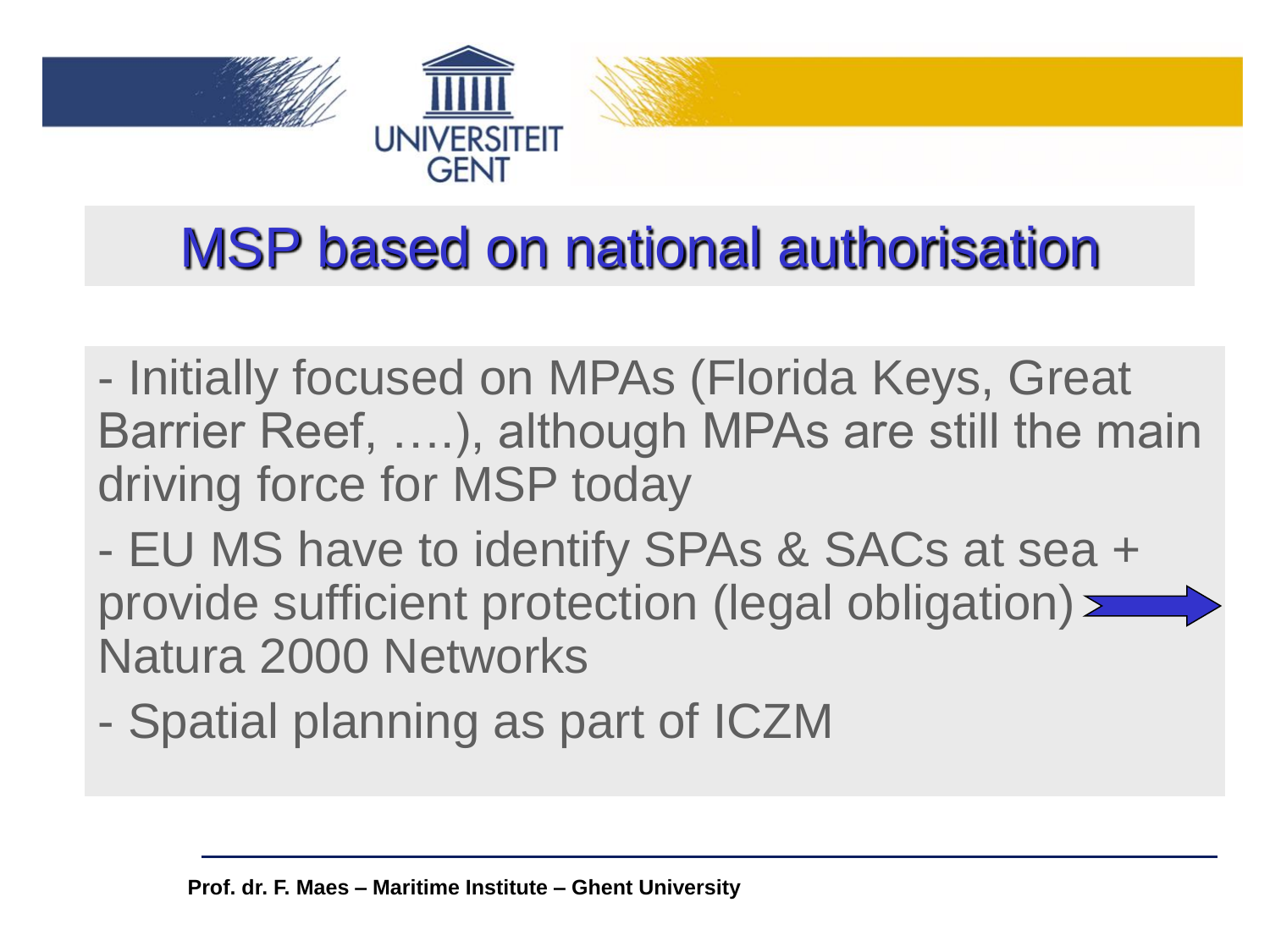



### MSP on national level today

- new activities  $\sum$  new marine spatial claims



new user conflicts and ecosystem interferences



- single use ad hoc: permits + EIA for each activity, without taking into account effects to or from other activities – assessment of ecological effects are limited in space

- multiple use approach through spatial planning: permits depending on effects of all activities in the area, such as user-user effects & ecosystem effects for a larger area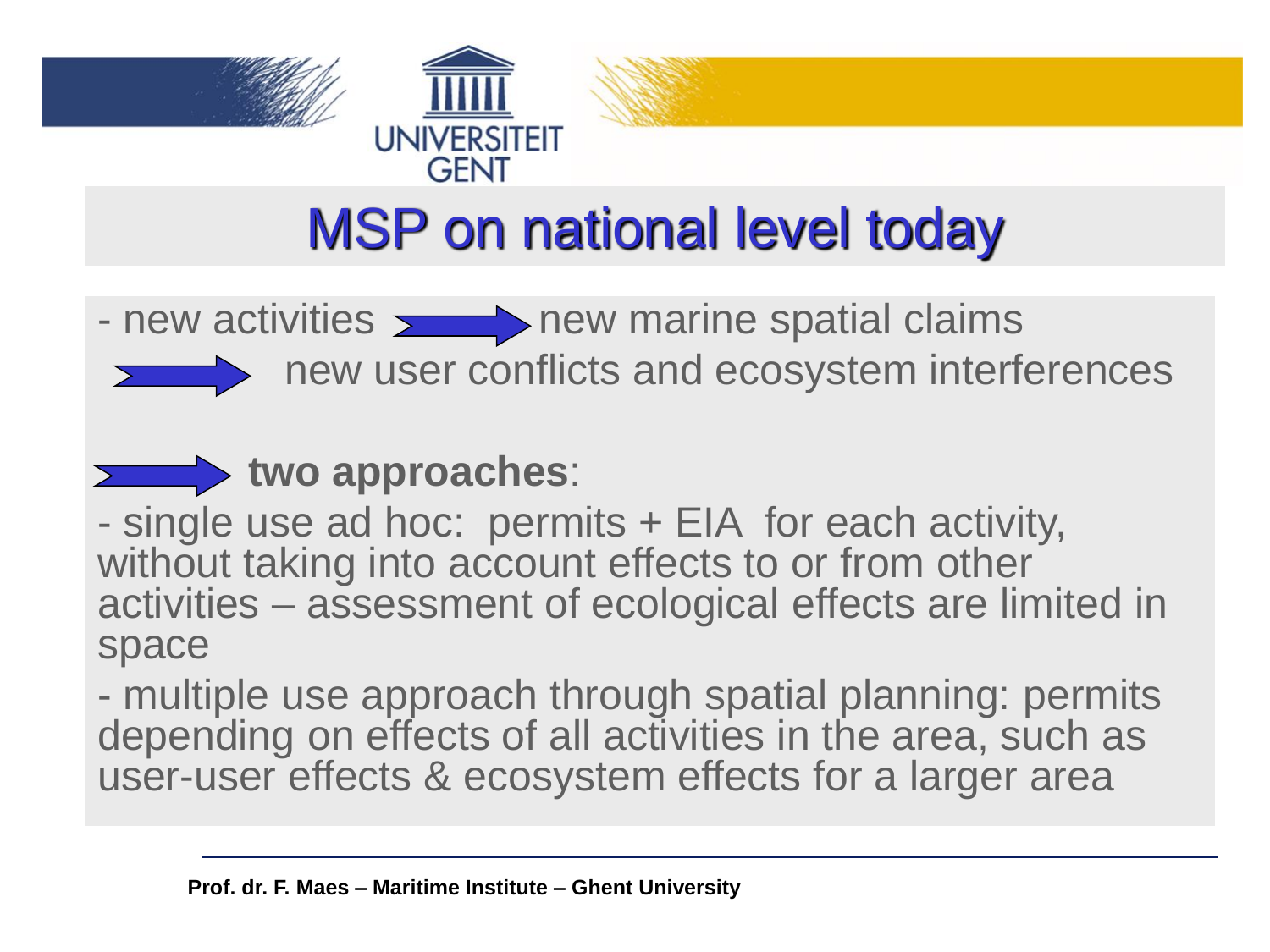



## Spatial planning without spatial plan

**No statutory basis for spatial planning (e.g. Belgium) How**:

- spatial planning on policy level needs a strong marine law (prohibitions, EIAs, concessions & permits (legal))

- **pro**: flexible allocation of activities based on demands
	- flexible public or stakeholder participation depending on urgency
	- policy can easily be adapted based on new scientific knowledge
- **contra**: does not solve competition among different governmental bodies involved: no redistribution of competences if necessary for a holistic approach
	- planning does not take into account user-user conflicts for a broader area
	- no EIA or assessment of ecological effects for the whole planning area (SEA), single use EIA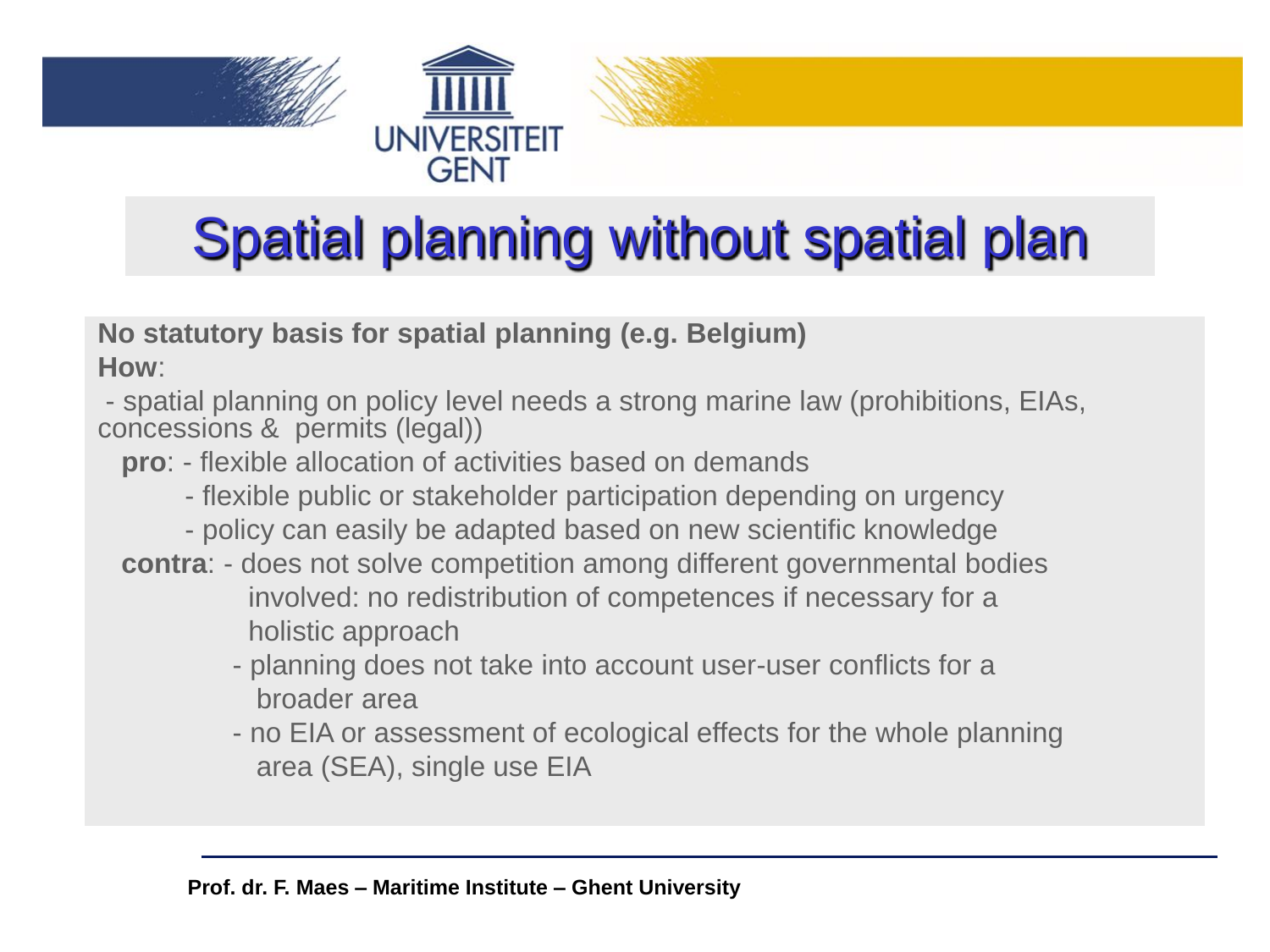





# Spatial planning based on spatial plan

#### **How**:

- spatial planning has a statutory basis (Germany, …)
- **Pro**: legally enforceable duty for governmental bodies
	- public participation can not easily be offset due to legal procedures (access to courts)
	- legal enforcement tools besides administrative enforcement
	- a holistic legal basis for EIA (SEA) or assessment of ecological effects
	- better legal protection of user rights and nature
	- improved management on a long term scale
- **Contra**: less flexible to take into account new scientific data due to rigid procedures for planning adaptation & results of public participation - higher political and administrative resistance might result in a weak plan